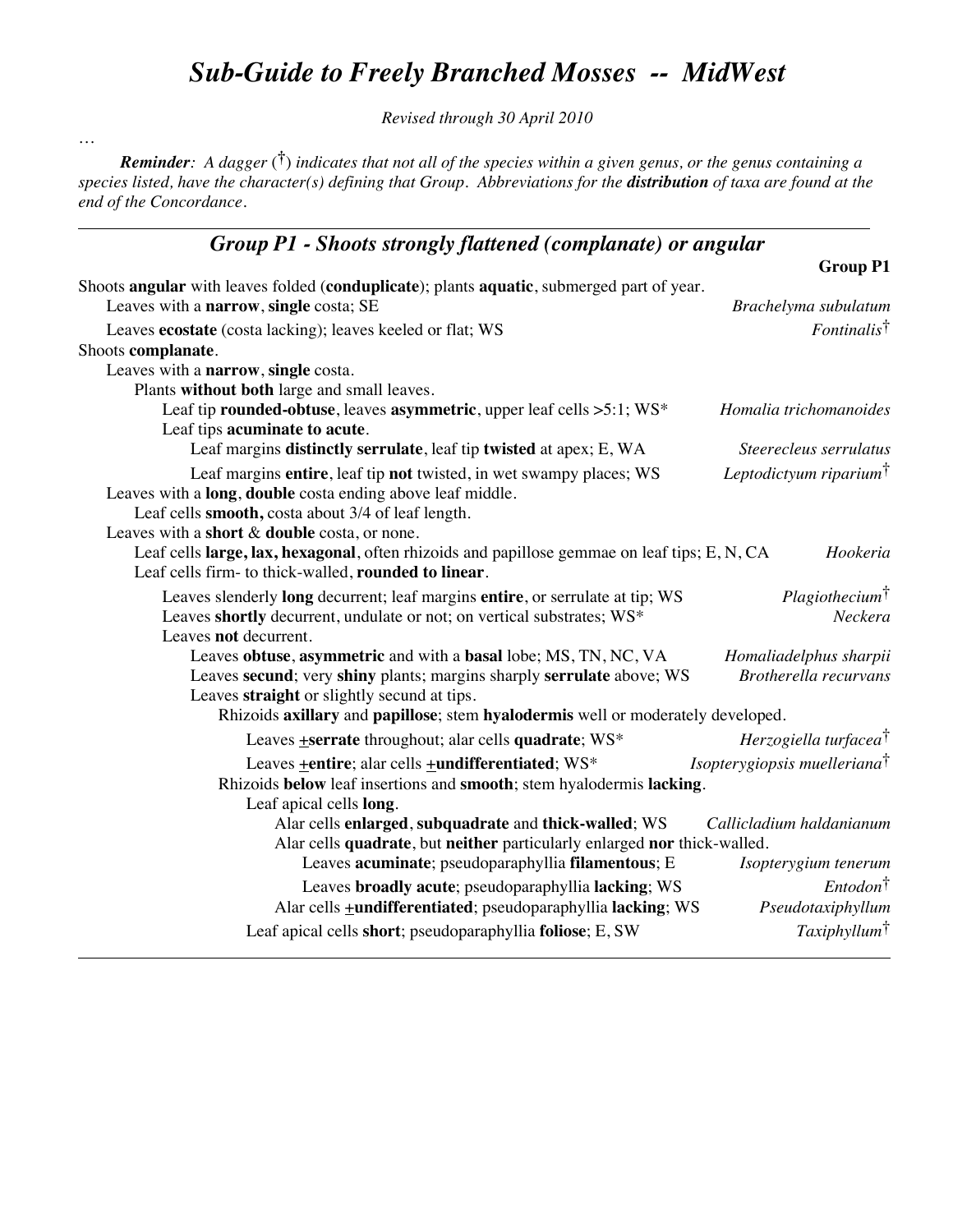### *Group P2 – Shoots julaceous (especially when dry) – shoots smoothly cylindric with crowded, overlapping and appressed leaves*

|                                                                                               | Group P2                 |
|-----------------------------------------------------------------------------------------------|--------------------------|
| Leaves with a <b>narrow</b> , single costa.                                                   |                          |
| Leaf margins with cilia, plant stem and branches with paraphyllia; E                          | <b>Thelia</b>            |
| Leaf margins serrulate; leaves concave-cucullate; leaf tips twisted and apiculate; E          | Bryoandersonia illecebra |
| Leaf margins entire or slightly serrulate apically; paraphyllia lacking.                      |                          |
| Median leaf cells long.                                                                       |                          |
| Branching <b>+pinnate</b> and in one <b>plane</b> ; lawns and disturbed areas; WC, NY         | Pseudoscleropodium purum |
| Median leaf cells short; stems growing singly at right angles to bark; SE                     | Cryphaea                 |
| Leaves with a short, double costa or none.                                                    |                          |
| Leaves serrulate to dentate; alar cells indistinctly subquadrate; WS(N)                       | $Myurella^{\dagger}$     |
| Leaves spinulose-serrate to serrulate at the apex.                                            |                          |
| Leaves spinulose-serrate & hyaline above; shoots julaceous; cells papillose; WS               | Hedwigia                 |
| Leaves with a slightly serrulate tip; cells smooth.                                           |                          |
| Shoots curved-ascending (dry); alar cells $\pm$ undifferentiated; E                           | $Leucodon^{\dagger}$     |
| Shoots straight (dry); alar cells numerous $\&$ quadrate; E                                   | $Entodon^{\dagger}$      |
| Leaves entire; plants in very wet places, e.g., shallow water; alar cells short and wide; WS* | Scorpidium               |

# *Group P3 – Leaves spreading at right angles (squarrose) or squarrose-recurved; leaf tips often channeled*

#### **Group P3**

Stems **red**; plants **+robust** and loosely **ascending**; costa **double** (long or short) or lacking; WS\* *Rhytidiadelphus* Stems **green**; plants +**slender** and **creeping**; costa long and **single**, short and **double**, or lacking; WS\* *Campylium*

#### *Group P4– Plants with erect branches from a creeping stem*

|                                                                                                 | <b>Group P4</b>           |
|-------------------------------------------------------------------------------------------------|---------------------------|
| Costa <b>long</b> and <b>single</b> .                                                           |                           |
| Alar cells quadrate to oblate.                                                                  |                           |
| Branching <b>irregular</b> ; costa not toothed; alar cells <b>extending</b> up leaf margin; E   | Forsstroemia producta     |
| Alar cells +undifferentiated.                                                                   |                           |
| Leaves channeled at the costa; margins erect or incurved at the apex; E                         | Drummondia prorepens      |
| Costa variable (single, short and double or lacking within the same plant); on trunks of trees. |                           |
| Secondary stems sub-pinnately branched; brood bodies lacking; E                                 | Forsstroemia trichomitria |
|                                                                                                 |                           |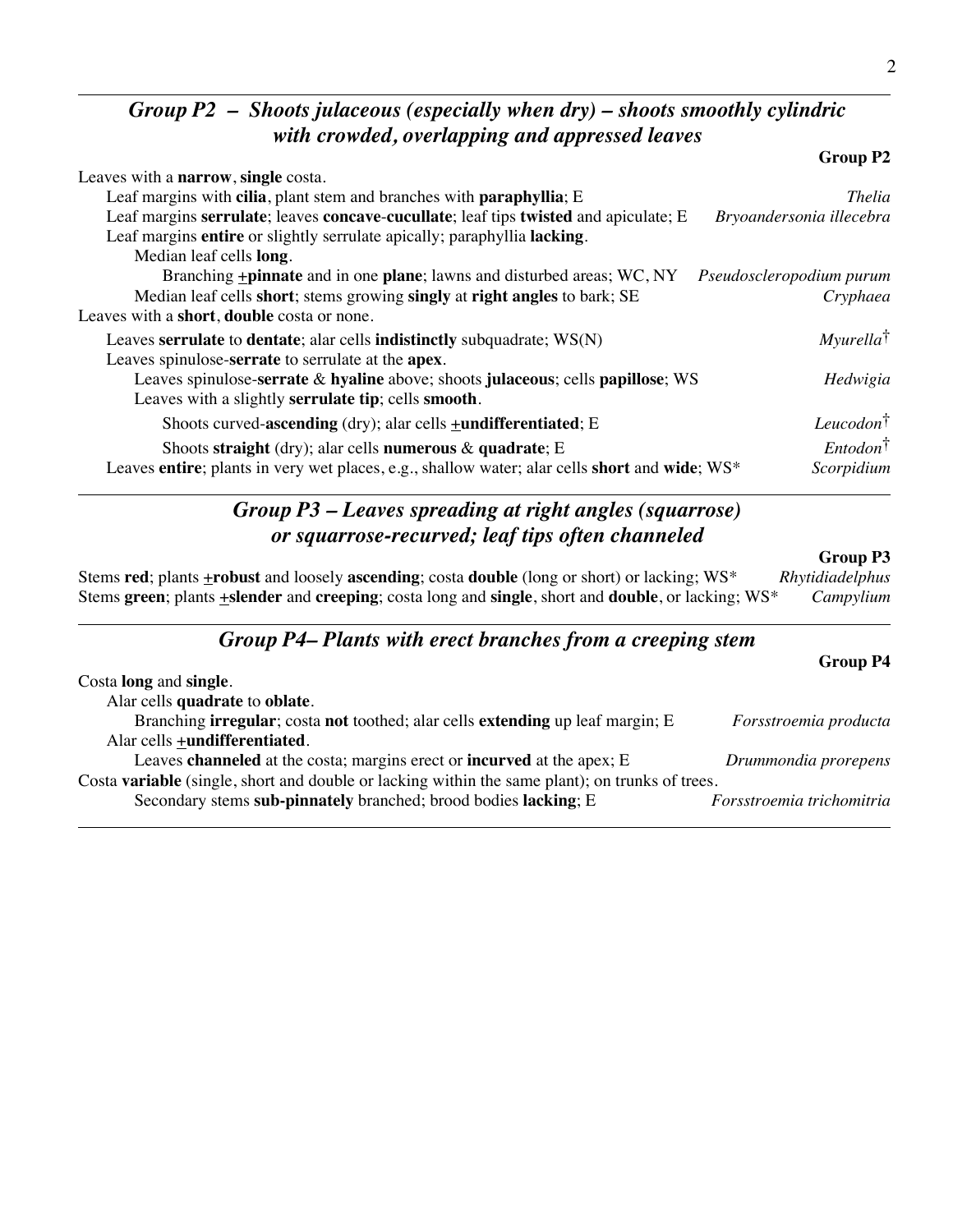## *Group P5– Plants with leaves distinctly sickle-shaped and turned to one side (falcate-secund)*

|                                                                                                                                | <b>Group P5</b>              |
|--------------------------------------------------------------------------------------------------------------------------------|------------------------------|
| Costa long, single and narrow.                                                                                                 |                              |
| Paraphyllia abundant and filamentous; stem leaves deeply plicate, not complanate; WS                                           | Palustriella                 |
| Paraphyllia lacking.                                                                                                           |                              |
| Leaf cells prorulose; leaves plicate and rugose; WS*                                                                           | Rhytidium rugosum            |
| Leaf cells smooth.                                                                                                             |                              |
| Leaves neither complanate nor undulate.                                                                                        |                              |
| Stems with a hyalodermis (thin-walled, hyaline cells on stem surface).<br>Leaves plicate and denticulate in upper portion; WS* | Sanionia                     |
| Leaves striolate (finely ridged) to plane, and entire to slightly denticulate.                                                 |                              |
| Alar cells inflated; plants occurring in streams on rocks or wet places; WS                                                    | $Hy$ grohypnum $\bar{f}$     |
| Alar cells little differentiated; plants in rich fens; N                                                                       | Limprichtia                  |
| Stems lacking a hyalodermis (thick-walled cells on stem surface).                                                              |                              |
|                                                                                                                                | Brachy the cium <sup>†</sup> |
| Plants of upland habitats, leaves plicate; WS<br>Plants of wet habitats, leaves not plicate.                                   |                              |
| Leaves keeled, 3-ranked; WS*                                                                                                   | Dichelyma                    |
| Leaves neither keeled nor 3-ranked.                                                                                            |                              |
| Costa excurrent; alar cells abruptly inflated or undifferentiated; WS*                                                         | $D$ repanocladus $\bar{1}$   |
| Costa subpercurrent; plants in fens and seeps.                                                                                 |                              |
| Leaf margins finely denticulate; WS*                                                                                           | Warnstorfia                  |
| Leaf margins entire.                                                                                                           |                              |
| Central strand (small cells) in stem; WS*                                                                                      | $D$ repanocladus $\bar{1}$   |
| Central strand lacking; N                                                                                                      | Hamatocaulis                 |
| Costa short and double, or none.                                                                                               |                              |
| Arms of double costa meeting at the base, or none.                                                                             |                              |
| Shoots in flat, evenly pinnate, feather-like, fronds; plants large; WS*                                                        | Ptilium crista-castrensis    |
| Shoots loosely complanate; plants very shiny; leaves very serrulate above; E, NW                                               | Brotherella recurvans        |
| Shoots julaceous; found in wet places (often submerged); WS*                                                                   | Scorpidium scorpioides       |
| Shoots falcate-secund when dry, erect when moist; on trees; WS*                                                                | Pylaisiella                  |
| Shoots lacking the above unique characters.                                                                                    |                              |
| Leaves plane.                                                                                                                  |                              |
| Leaf cells prorulose.<br>Leaves crowded, spreading and secund; alar cells subquadrate; E, AK, BC                               | Ctenidium                    |
| Leaf cells smooth.                                                                                                             |                              |
| Alar cells in several rows and thick-walled; leaves serrate above; SE                                                          | Heterophyllum affine         |
| Alar cells in 1-2 rows with 2-3 cells inflated; leaves +serrulate; E                                                           | Pylaisiadelpha tenuirostris  |
| Alar cells in triangular patches; leaves +entire.                                                                              |                              |
| Plants on wet rocks in mountain streams; branching <b>+irregular</b> ; WS                                                      | $Hy$ grohypnum $\uparrow$    |
| Plants of mesic to wet habitats; branching regularly pinnate; WS                                                               | Hypnum                       |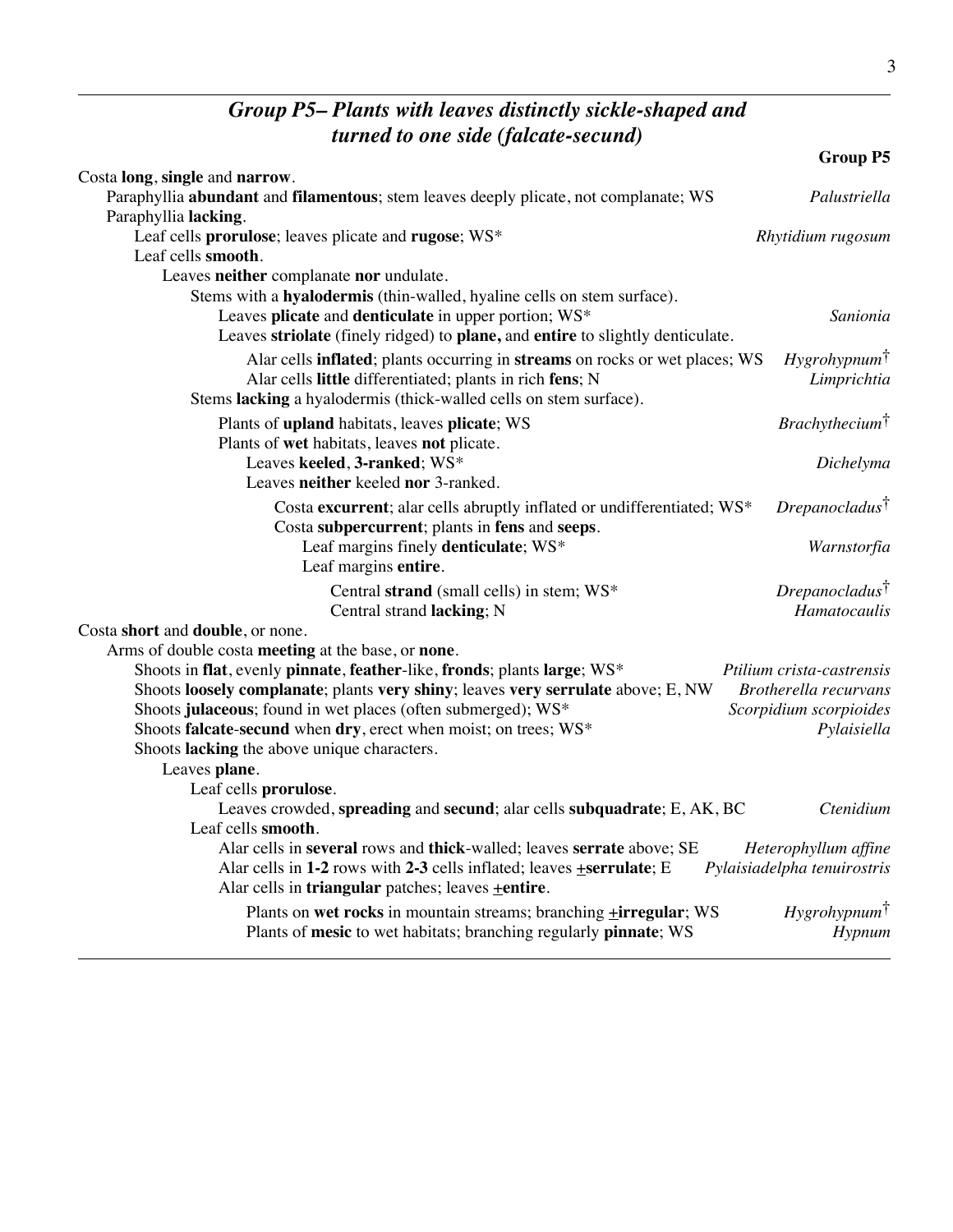# *Group P6 – Plants with paraphyllia or tomentum on stem.*

|                                                                                         | <b>Group P6</b>           |
|-----------------------------------------------------------------------------------------|---------------------------|
| Stems with tomentum, calciphile in fens, swamps; WS*                                    | Tomentypnum               |
| Stems with paraphyllia.                                                                 |                           |
| Leaves with a short, double costa or none; plants irregularly pinnate.                  |                           |
| Leaves with a long, double costa.                                                       |                           |
| Plants 2-3-pinnate with stepwise flat fronds; upper leaf cells prorulose; WS*           | Hylocomium splendens      |
| Plants irregularly to 1-2-pinnate; cells smooth or prorulose.                           |                           |
| Leaves spinulose-serrate all around; NE, N                                              | Hylocomiastrum umbratum   |
| Leaves serrate in upper half; stem leaves rugose at acumen base; E                      | Loeskeobryum brevirostre  |
| Leaves with a long, narrow costa.                                                       |                           |
| Plants dendroid; upper leaf cells short (2-5:1).                                        |                           |
| Plants little altered dry; leaf margins strongly serrate in upper half; on rich soil; E | Climacium                 |
| Plants irregular pinnate; cells linear $(> 8:1)$ ; margins spinulose; NE, N             | Hylocomiastrum pyrenaicum |
| Plants lacking the above unique characters.                                             |                           |
| Alar cells <b>inflated</b> in well marked groups.                                       |                           |
| Stem leaves deeply plicate; paraphyllia filamentous and abundant; soil and rocks; WS    | Palustriella              |
| Stem leaves plane; paraphyllia foliose and few to many; wet areas; WS*                  | Cratoneuron               |
| Alar cells mostly not differentiated, if so, not inflated.                              |                           |
|                                                                                         |                           |
| Continued below at left margin                                                          |                           |
| Paraphyllia papillose.                                                                  |                           |
| Plants small; stem leaves <0.6mm; leaf cells minutely pleuripapillose.                  |                           |
| Leaf cells pleuripapillose both sides of leaf; E                                        | Cyrto-hypnum              |
| Leaf cells pleuripapillose back side of leaf only; E, AZ                                | Rauiella                  |
| Plants larger; stem leaves 1-1.9mm; branch leaf cells mostly unipapillose.              |                           |
| Plants 1-pinnate, suberect and wiry; WS                                                 | Abietinella abietina      |
| Plants 2-3-pinnate, mostly spreading and softer; E, NW                                  | <b>Thuidium</b>           |
| Paraphyllia smooth.                                                                     |                           |
| Leaf cells with either forked, or elongate and curved papillae; leaves ovate; E         | <b>Thelia</b>             |
| Leaf cells either prorulose or with short and simple papillae; leaves +lanceolate.      |                           |
| Stem and branch leaves somewhat differentiated; 1-pinnate; E, AZ                        | Bryohaplocladium          |
| Stem and branch leaves uniform.                                                         |                           |
| Leaf cells elongate, oblong-rhombic to oblong-linear.                                   |                           |
| Paraphyllia linear-lanceolate and numerous.                                             |                           |
| Capsules inclined, asymmetric; W                                                        | Pseudoleskea              |
| Paraphyllia filiform and abundant; capsules inclined to horizontal and curved; WS*      | Helodium                  |
| Leaf cells short (isodiametric or nearly so, hexagonal to short-rhombic); W             | Pseudoleskea              |
|                                                                                         |                           |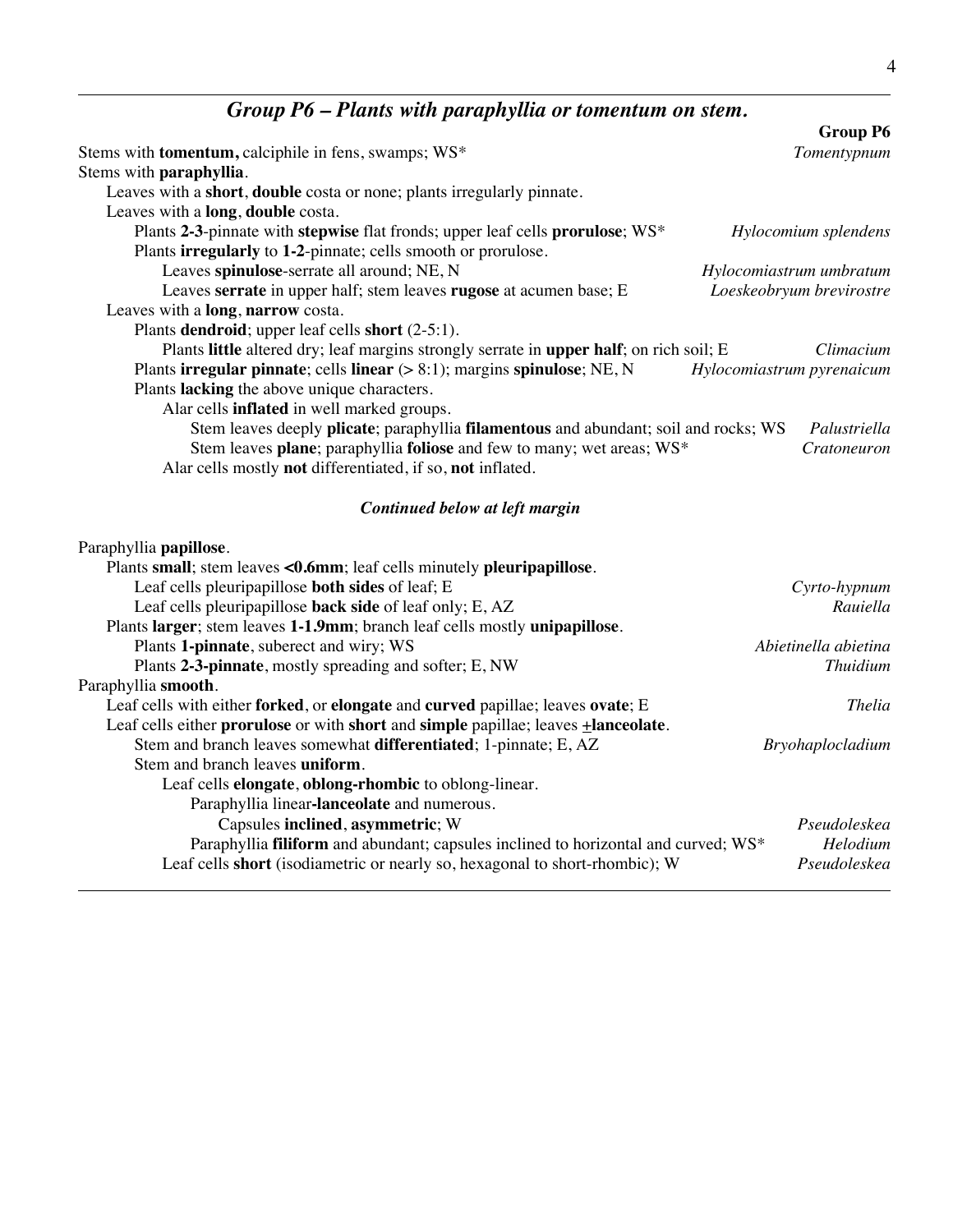# *Group P7 – Plants with red stems*

| Costa long and double.                                                                      |                          |
|---------------------------------------------------------------------------------------------|--------------------------|
| Stems with paraphyllia.                                                                     |                          |
| Plants dendroid (tree-like) on soil in wet, shady places; E                                 | Climacium                |
| Plants 2-3-pinnate with stepwise flat fronds; upper leaf cells prorulose; WS*               | Hylocomium splendens     |
| Plants irregularly branched; stem leaves rugose at acumen base; E                           | Loeskeobryum brevirostre |
| Stems without paraphyllia and irregularly branched; WS*                                     | Rhytidiadelphus          |
| Costa long and single.                                                                      |                          |
| Costa short & double, or none.                                                              |                          |
| Leaves distinctly <b>falcate-secund</b> ; WS                                                | $Hypnum$ <sup>†</sup>    |
| Leaves squarrose to squarrose-recurved; WS*                                                 | Rhytidiadelphus          |
| Leaves straight.                                                                            |                          |
| Leaves with a hyaline tip; shoots whitish and $\pm$ julaceous when dry; cells papillose; WS | Hedwigia ciliata         |
| Leaves with a green tip; leaf cells smooth.                                                 |                          |
| Alar cells <b>inflated</b> , hyaline and thin-walled in distinct <b>auricles</b> ; $WS(N)$  | Calliergonella cuspidata |
| Alar cells short-oblong with thick orange walls; WS                                         | Pleurozium schreberi     |

# *Group P8 – Plants with shoots flat on top and appearing "braided"*

|                                                                                              | <b>Group P8</b>           |
|----------------------------------------------------------------------------------------------|---------------------------|
| Costa single and narrow; pseudoparaphyllia present.                                          |                           |
| Cells prorulose on leaf back; regularly 1-pinnate; leaves serrulate all around; E, AK, BC    | Ctenidium                 |
| Cells smooth; closely 1-pinnate in feather-like fronds; leaf tips serrulate; WS*             | Ptilium crista-castrensis |
| Costa short and double, or none; pseudoparaphyllia usually present.                          |                           |
| Alar cells in transverse rows and inflated; leaves sharply serrulate above; E, BC, WA        | <i>Brotherella</i>        |
| Alar cells in <b>triangular areas</b> , inflated or not; leaves entire to serrulate; WS      | $Hypnum$ <sup>†</sup>     |
| $C_{\text{max}}$ $D0$ I cause and data converges $($ cause of $\omega$ and $L1$ $\omega$ and |                           |

#### *Group P9 – Leaves undulate or rugose (irregular undulations)*

|                                                                            | <b>Group P9</b>        |
|----------------------------------------------------------------------------|------------------------|
| Leaves with a <b>narrow</b> , single costa.                                |                        |
| Leaves rugose; shoots round; paraphyllia lacking.                          |                        |
| Leaf cells prorulose; WS*                                                  | Rhytidium rugosum      |
| Leaves with a short, double costa or none.                                 |                        |
| Plants julaceous and growing in wet (submerged) areas; WS                  | Scorpidium scorpioides |
| Plants not julaceous; leaves complanate & undulate; on rocks or trees; WS* | $Neckera^{\dagger}$    |

# *Group P10 – Leaves dimorphic (two forms on the same axis)*

None

**Group P10**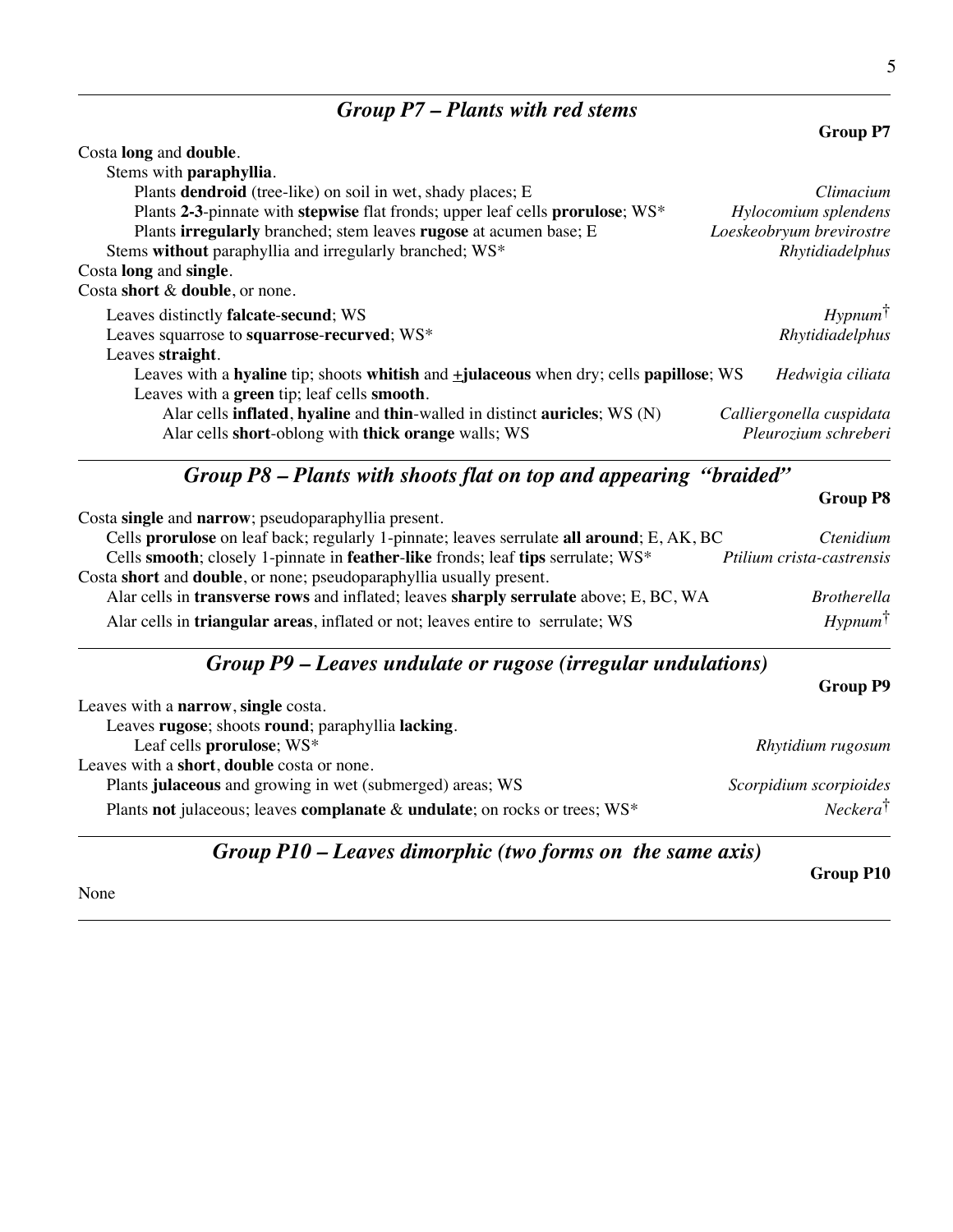*Group P11 – Leaves with awns, hair-points or hyaline apices*

**Group P11** Leaves with a **narrow**, **single** costa. Leaf cells **smooth**. Cell walls **nodulose** (wavy) throughout; WS *Racomitrium*† Cell walls **straight**. Leaf apex **flat**, **filiform** and **serrate**; leaves **abruptly** acuminate; N\* (S to NC) *Cirriphyllum* Leaves with a **short**, **double** costa or none; apex **hyaline** or abruptly contracted to long **setaceous** point. Leaf cells **papillose**; leaf apex **hyaline**. Leaf cells with **1** or **more**, simple to **forked** papillae; WS *Hedwigia ciliata* Leaf cells **smooth**, leaf apex hyaline or yellow.

#### *Group P12 – Plants thread-like (leaves <1mm)*

**Group P12** Leaves to **1 mm**; costa **variable**; cells **rounded**-**elliptic**; pseudoparaphyllia **lanceolate**; N,W *Pseudoleskeella* Leaves **0.5-0.8 mm**; costa none or **short** and **double**; cells **rhombic**; paraphyllia **few**; WS\* *Homomallium* Leaves **0.15-0.5 mm**; costa none or **short** and **double**; cells **rhombic**; paraphyllia **none**; WS *Platydictya*

### *Group P13 – Costa double and more than 1/3 leaf length*

*Note: see Group 20 also for several of these mosses where costa form is variable within a single plant.*

| Costa $\geq$ 2/3 the leaf length with branches of $\pm$ equal length.<br>Leaf cells smooth; plants in flat mats; secondary stems prostrate. |                                         |
|---------------------------------------------------------------------------------------------------------------------------------------------|-----------------------------------------|
| Costa $1/3-2/3$ the leaf length with branches of $\pm$ equal length.                                                                        |                                         |
| Leaf cells prorulose.                                                                                                                       |                                         |
| Stems red.                                                                                                                                  |                                         |
| Plants regularly 2-3-pinnate with stepwise flat fronds; WS*                                                                                 | Hylocomium splendens                    |
| Plants irregularly branched; leaves plicate with broad flat tip; WS*                                                                        | $Rhvtidiadelphus\ triguetrus^{\dagger}$ |
| Stems green; plants loosely pinnate; leaves decurrent; costa variable; WS(N)<br>Leaf cells smooth.                                          | Heterocladium dimorphum <sup>†</sup>    |
| Paraphyllia abundant; leaf serrate in upper half; leaves not decurrent; E<br>Paraphyllia lacking.                                           | Loeskeobryum brevirostre                |
| Leaves spinulose-serrate all around and decurrent; NE, N<br>Leaves entire to somewhat serrulate; costa often variable.                      | $H$ ylocomiastrum umbratum $^{\dagger}$ |
| Leaves slenderly long <b>decurrent</b> ; costa branches often <b>unequal</b> ; WS<br>Leaves not distinctly decurrent.                       | Plagio the cium <sup>†</sup>            |
| Alar cells subquadrate and slightly porose; in rich, open fens; N                                                                           | Pseudocalliergon turgescens             |
| Alar cells quadrate or inflated; on rocks in mountain streams; WS                                                                           | $Hy$ grohypnum <sup>†</sup>             |

### *Group P14 – Costa single and narrow; leaves with distinct decurrencies*

| Leaf cells pleuripapillose; decurrencies broad to auriculate.                                           |                              |
|---------------------------------------------------------------------------------------------------------|------------------------------|
| Costa <b>+subpercurrent</b> ; leaf margins <b>crenulate</b> from projecting papillae; N*                | $Anomodon^{\dagger}$         |
| Leaf cells distinctly <b>prorulose</b> ; E                                                              | <b>Bryhnia</b>               |
| Leaf cells smooth or indistinctly ornamented.                                                           |                              |
| Plants arching and +regularly pinnate; leaf apical cells shorter than medial cells; W                   | $Eurh$ ynchium $\uparrow$    |
| Plants neither dendroid, arching-pinnate, nor complanate; apical cells similar in size to medial cells. |                              |
| Leaves minutely prorulose with twisted apices; cells 3-4:1; E                                           | Bryhnia novae-angliae        |
| Leaves smooth with plane or twisted apices; cells mostly >4:1; WS                                       | Brachy the cium <sup>†</sup> |

#### **Group P13**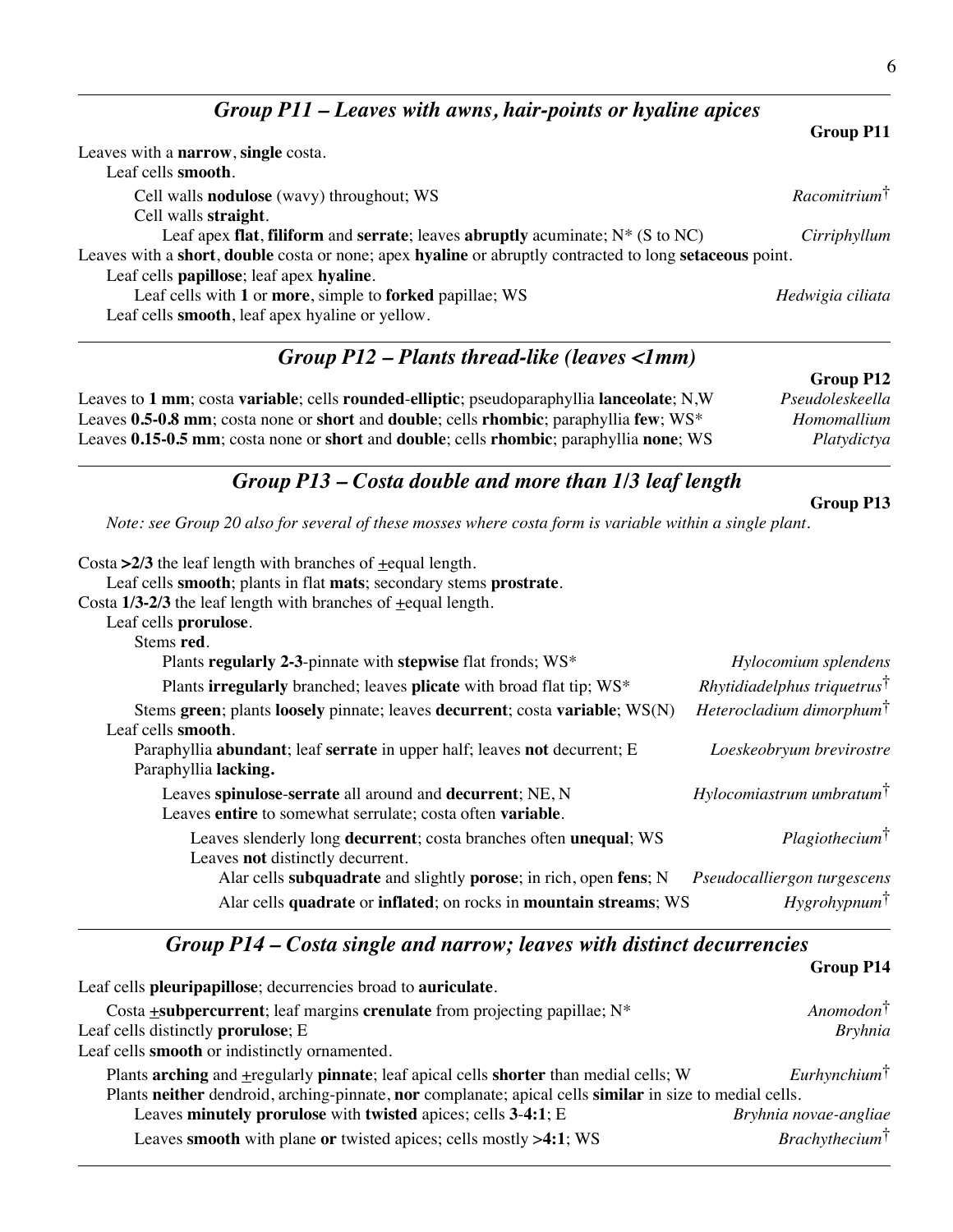*Group P15 – Costa single and narrow; leaves with a distinct marginal border*

|                                                                                                   | Group P15             |
|---------------------------------------------------------------------------------------------------|-----------------------|
| Leaves bordered with cilia.                                                                       |                       |
| Cilia from leaf base to apex; paraphyllia polymorphous, lacinate, ciliate $\&$ few to abundant; E | <i>Thelia</i>         |
| Cilia at leaf base only; paraphyllia filiform and abundant; WS*                                   | <b>Helodium</b>       |
| Leaves bordered with <b>linear</b> cells.                                                         |                       |
| Leaf margins serrulate to serrate.                                                                |                       |
| Shoots angular; leaves conduplicate; plants submerged part of year; SE                            | Brachelyma subulatum  |
| Shoots round; leaves plane with multistratose borders.                                            |                       |
| Leaves $\pm$ ovate and acute with serrulate marginal cells; E                                     | Platylomella lescurii |
| Leaf margins entire; on rocks and tree trunks.                                                    |                       |

# *Group P16 – Costa single and narrow; leaves with distinct alar cells*

|                                                                               | <b>Group P16</b>                    |
|-------------------------------------------------------------------------------|-------------------------------------|
| Alar cells inflated and hyaline, or yellow.                                   |                                     |
| Paraphyllia present.                                                          |                                     |
| Stem leaves plicate; paraphyllia filamentous and abundant; WS                 | Palustriella                        |
| Stem leaves plane; paraphyllia foliose and either abundant or few; WS*        | Cratoneuron                         |
| Paraphyllia lacking.                                                          |                                     |
| Leaves broadly rounded at tip.                                                |                                     |
| Leaves without an apiculus; alar cells thin-walled; in fens and swamps; N     | Calliergon                          |
| Leaves acuminate or bluntly acute.                                            |                                     |
| Leaves falcate-second.                                                        |                                     |
| In fens or other nutrient rich waters.                                        |                                     |
| Alar cells numerous in large conspicuous groups; WS*                          | Drepanocladus                       |
| On rocks in or along streams; alar cells subquadrate to oblong; WS            | Hygrohypnum                         |
| Leaves straight.                                                              |                                     |
| Leaves narrowed to long, channeled acumen; WS*                                | Campylium polygamum                 |
| Leaves ovate-lanceolate and narrowed to an acumen; WS*                        | Drepanocladus aduncus var. kneiffii |
| Leaves acuminate; alar cells often in broad decurrencies; WS                  | Brachy the cium <sup>†</sup>        |
| Alar cells small and subquadrate.                                             |                                     |
| Leaves $\pm$ broadly oblong-ovate.                                            |                                     |
| Shoots $\pm$ <b>julaceous</b> .                                               |                                     |
| Leaves abruptly apiculate; plants erect; in lawns and gardens; WC, NY         | Pseudoscleropodium purum            |
| Leaves rounded to acute; plants prostrate; on rocks in or along streams; WS   | Hygrohypnum                         |
| Shoots neither julaceous nor complanate; creeping stems and erect branches; E | Forsstroemia producta <sup>†</sup>  |
| Leaves ovate to ovate-lanceolate.                                             |                                     |
| Leaf margins serrate above.                                                   |                                     |
| Branching <b>irregular</b> to sub-pinnate; medial cells $>2:1$ ; WS(WC & SA)  | <b>Isothecium</b>                   |
| Leaf margins entire to serrulate.                                             |                                     |
| Leaf cells distinctly papillose; leaf acumen pale; WS(E)                      | Lindbergia brachyptera <sup>†</sup> |
| Leaf cells $\pm$ smooth; leaf apices green.                                   |                                     |
| Shoots not julaceous; costa slender; exostome teeth fragmentary; SE           |                                     |
| Leaves <b>+lanceolate</b> ; shoots not julaceous; plants prostrate.           | Clasmatodon parvulus                |
|                                                                               |                                     |
| Leaves narrowed to long, channeled acumen and +squarrose-recurved; WS*        | Campylium <sup>†</sup>              |
| Leaves and cells lacking any of the above unique characters.                  |                                     |
| Alar cells symmetrically arranged; WS                                         | Brachy the cium <sup>†</sup>        |
|                                                                               |                                     |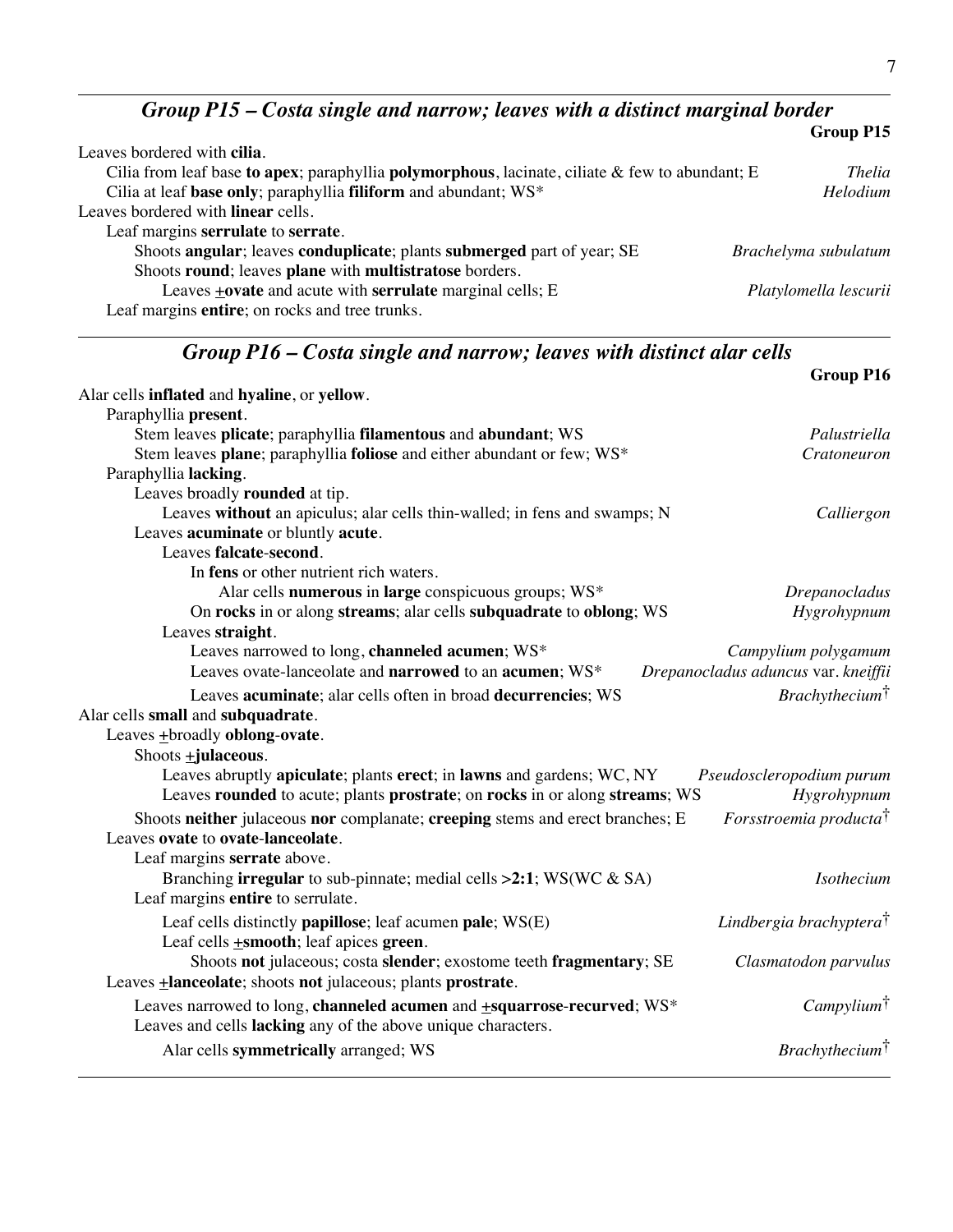#### *Group P17 – Costa short and double, or none; leaves with distinct decurrencies* **Group P17** Leaf cells **smooth**; costa short and double, or about 1/2 leaf length Leaf margins serrulate to **serrate** all around; alar cells abruptly **inflated**; WS\* *Herzogiella striatella*† Leaf margins **entire** or with serrulate tips. Alar cells **poorly** differentiated; WS *Plagiothecium Group P18 – Costa short and double, or none; leaves with a distinct marginal border* **Group P18** Leaves bordered with **cilia**; paraphyllia few to abundant (costa usually single); E *Group P19 – Costa short and double, or none; leaves with distinct alar cells* **Group P19** Alar cells **inflated,** and **hyaline** or **yellow**. Leaves distinctly **falcate**-**secund**. Plants **regularly** pinnate, feather like; **flat** oblong, **triangular** fronds; WS\* *Ptilium crista-castrensis* Plants **irregularly** pinnate to unbranched. Plants in **calcareous** wet areas; leaves concave and apiculate; WS\* *Scorpidium scorpioides* Plants **on rocks** in mountain **streams** or wet places; leaves ovate and concave; WS *Hygrohypnum* Plants in **other** habitats. Stems with a **hyalodermis**; alar cells in large, almost decurrent areas; WS *Hypnum* Stems **lacking** a hyalodermis; leaf apices serrate to serrulate. Alar cells **subquadrate** and in **triangular** group; apices **serrate**; SE *Heterophyllium* Alar cells **oblong** and in **+triangular** group; apices **serrulate**; E, NW *Brotherella* Alar cells **oblong** and in **rows** 1(-2) cells wide; apices +**entire**; E *Pylaisiadelpha tenuirostris* Alar cells **few** with short-oblong cells above; apices **serrulate**; WS *Hypnum* Leaves **homomallous**; alar cells abruptly and strongly inflated as "**bubble**" cells; E *Sematophyllum* Leaves **neither** falcate-secund **nor** homomallous. Stem leaves **without** a setaceous point, acute, acuminate or apiculate. Leaves **squarrose-recurved**; alar cells oblong and  $\pm$ inflated; WS<sup>\*</sup> *Rhytidiadelphus squarrosus*<sup>†</sup> Leaves **erect** to **spreading**; alar cells hyaline. Plants **erect**; stems with a **hyalodermis**; alar cells in **auricles**; WS *Calliergonella cuspidata* Plants **prostrate**; alar cells **not** in auricles. Cells at leaf insertion **enlarged** in 1 or 2 **distinctive rows**. Alar cells **not** rounded to the insertion. Alar cells **strongly** inflated as "**bubble**" cells; setae ~3 **cm**; E *Sematophyllum* Cells at leaf insertion **not** in a distinctive row; leaves **>1mm**. Leaves **serrulate** throughout and **decurrent**; alar cells **thin**-walled; WS\* *Herzogiella* Leaves **entire**, **not** decurrent; alar cells **thick**-walled; WS *Callicladium haldanianum* Alar cells **quadrate** to **short** oblong.

*Continued below at left margin*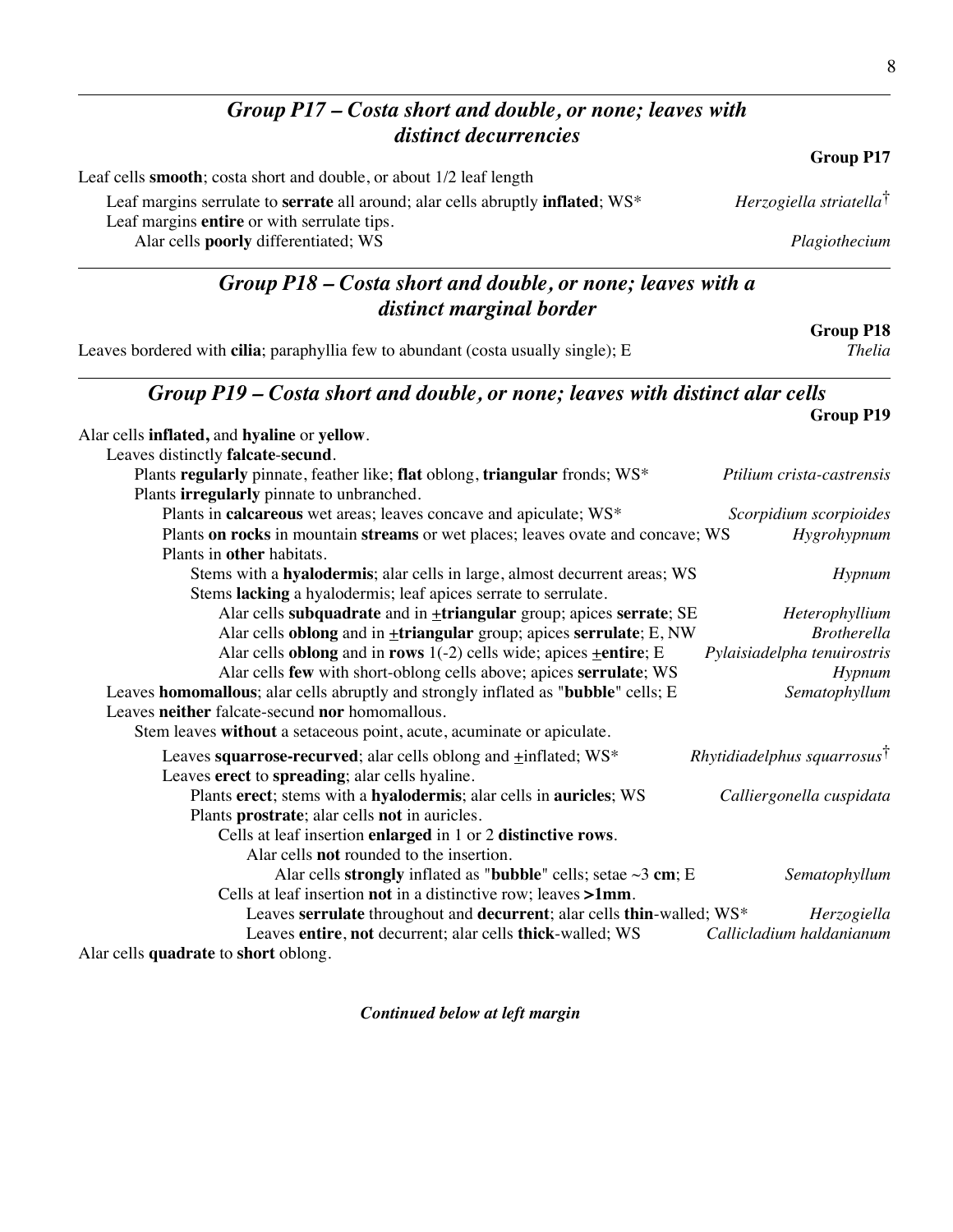| Alar cells quadrate to short oblong.                                                                     |                                        |
|----------------------------------------------------------------------------------------------------------|----------------------------------------|
| Leaves distinctly secund or falcate-secund; leaf cells smooth.                                           |                                        |
| Leaf cells smooth.                                                                                       |                                        |
| Plants with clusters of axillary brood branchlets at tips of erect branches; WS*                         | Platygyrium                            |
| Plants without brood bodies.                                                                             |                                        |
| Leaves ovate and concave; plants of wet places and in mountain streams; WS                               | Hygrohypnum                            |
| Leaves lacking any of the above unique characters.                                                       |                                        |
| Costa shorter with branches joining at the base; pseudoparaphyllia common; WS                            | Hypnum                                 |
| Leaves straight, or indistinctly falcate-secund.                                                         |                                        |
| Leaves wide-spreading to squarrose-recurved and with a long, channeled acumen; WS*                       | Campylium <sup>†</sup>                 |
| Leaves flattened into one plane, i.e., shoots complanate.                                                |                                        |
| Leaves serrulate throughout; stem hyalodermis present; WS*                                               | Herzogiella turfacea                   |
| Leaves serrulate in upper half; stem hyalodermis lacking; E                                              | Isopterygium tenerum                   |
| Leaves entire except at apex; alar cells numerous; WS (not WC)                                           | Entodon                                |
| Leaves $\pm$ <b>concave</b> and <b>imbricate</b> , i.e., shoots $\pm$ <b>julaceous</b> .                 |                                        |
| Stems red; leaf apical cells undifferentiated; alar cell walls thick and orange; WS Pleurozium schreberi |                                        |
| Leaves lacking any of the above unique characters.                                                       |                                        |
| Branches strongly curved when dry; straight when moist.                                                  |                                        |
| Leaf cells $>5:1$ ; 5-20 quadrate alar cells at the basal angles; WS*                                    | Pylaisiella                            |
| Leaf cells ~3:1; numerous oblate alar cells extending up leaf margins; E, AZ                             | Leucodon                               |
| Branches loosely curved when dry.                                                                        |                                        |
| Plants with clusters of axillary brood branchlets at tips of erect branches; WS*                         | Platygyrium                            |
| Branches $\pm$ straight when dry.                                                                        |                                        |
| Stems without paraphyllia.                                                                               |                                        |
| Leaves $>1$ mm; cells smooth.                                                                            |                                        |
| Alar cells extending up the margins for <1/6 of leaf length.                                             |                                        |
| Leaves acuminate.                                                                                        |                                        |
| Stem leaves serrulate throughout; WS*                                                                    | Herzogiella seligeri                   |
| Leaves mostly obtuse to acute; WS (not WC)                                                               | Entodon                                |
| Alar cells extending up margin for >1/3 leaf length; E                                                   | Forsstroemia trichomitria <sup>†</sup> |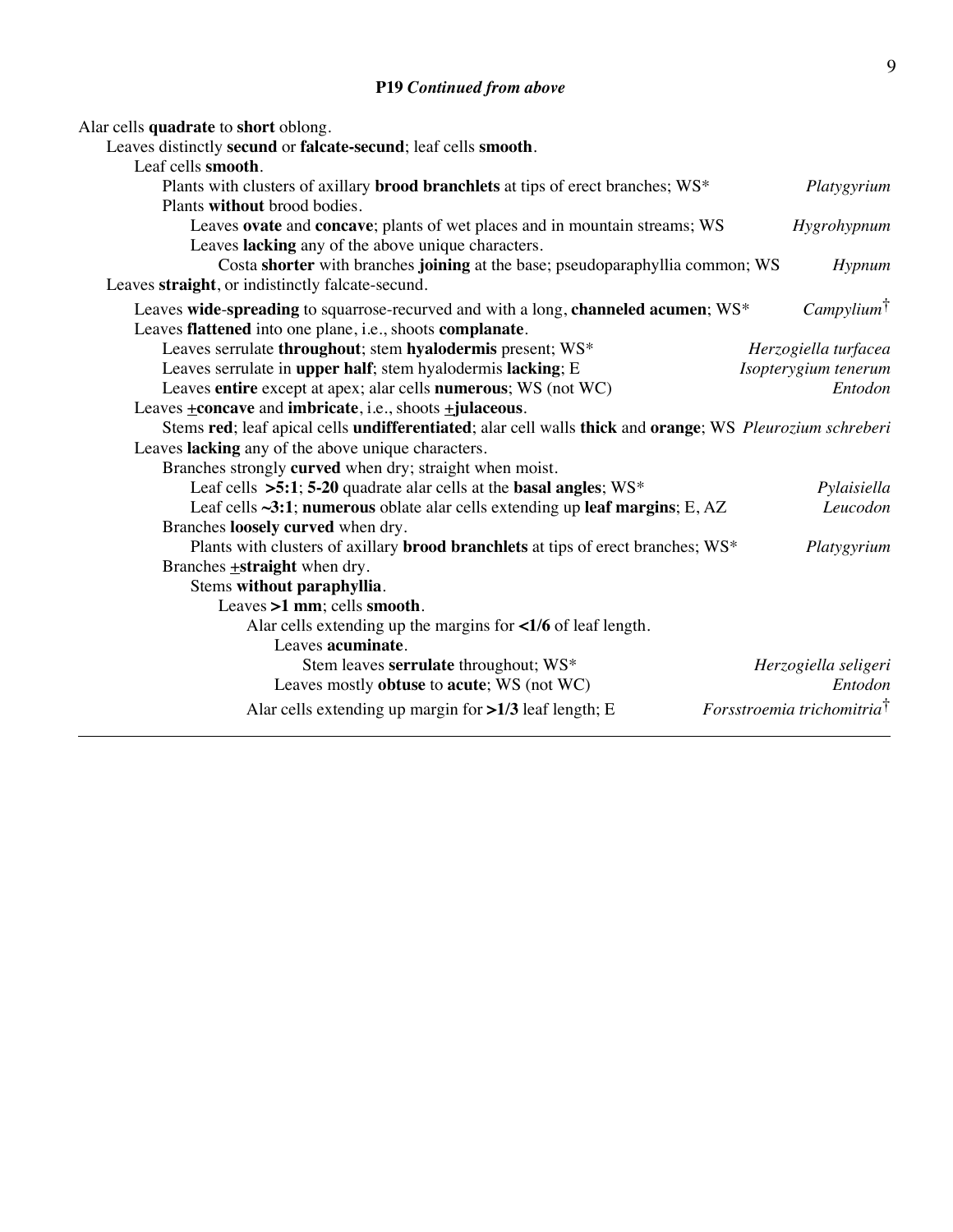# *Group P20 – Costa of uncommon or variable form*

| Costa of <b>uncommon</b> form.                                                                            |                                           |
|-----------------------------------------------------------------------------------------------------------|-------------------------------------------|
| Costa variable on same plant (single or double or variations of these in different leaves).               |                                           |
| Costa usually variable (double, double with a long branch, Y-shaped, single, forked or short and double). |                                           |
| Found on rocks or wet places in mountain streams; WS                                                      | Hygrohypnum                               |
| Costa mostly double (1/3-2/3 leaf length), but sometimes single or short and double.                      |                                           |
| Stems loosely pinnate; leaves dimorphic and decurrent; on soil, rock and trees; WS(N)                     | Heterocladium                             |
| Stems scarcely branched; leaves neither dimorphic nor decurrent; fens; N                                  | Pseudocalliergon turgescens               |
| Costa mostly single within the genus or the given species.                                                |                                           |
| Costa rarely to often forked (with or without a spine), Y-shaped or with lateral spurs.                   |                                           |
| Plants large and $\pm$ robust; stem leaves typically >2 mm.                                               |                                           |
| Leaves serrulate to near base with short and broad apical cells; WS                                       | Platyhypnidium riparioides <sup>†</sup>   |
| Leaves entire, broad, concave and with apical cells similar to medial cells.                              |                                           |
| Leaves abruptly apiculate (reflexed); weedy habitats; WC, NY                                              | Pseudoscleropodium purum                  |
| Leaves rounded to bluntly acute; plants of fens and swamps; N                                             | Calliergon                                |
| Plants medium in size; stem leaves typically 1-2 mm.                                                      |                                           |
| Leaf margins strongly serrate; alar cells distinct and quadrate; E, WC                                    | Isothecium                                |
| Leaf margins entire; costa occasionally Y-shaped; in bogs; WS*                                            | Drepanocladus simplicissimus <sup>†</sup> |
| Costa occasionally to frequently short and double.                                                        |                                           |
| Leaf margins ciliate; E                                                                                   | $The lia^{\dagger}$                       |
| Leaf margins <b>+entire</b> ; secondary stems sub-pinnately <b>branched</b> ; E                           | Forsstroemia trichomitria <sup>†</sup>    |
| Costa mostly short and double within the genus or the given species.                                      |                                           |
| Costa often <b>double</b> with one or both branches to 1/2 leaf length.                                   |                                           |
| Leaves decurrent; leaf margins mostly entire; WS                                                          | Plagiothecium                             |
| Leaves not decurrent.                                                                                     |                                           |
| Leaf margins serrulate to dentate; branches terete (round); E                                             | Myurella siberica <sup>†</sup>            |
| Leaf margins serrulate above; branches complanate; E, SW                                                  | Taxiphyllum                               |
| Costa occasionally to often single.                                                                       |                                           |
| Plants thread-like; leaves to 1 mm; N, W                                                                  | Pseudoleskeella tectorum <sup>†</sup>     |

*Note: Only the genera in normal type (NOT in brackets) in the Skeleton to Freely Branched Mosses are included in the following Groups.*

*Reminder: Definitions for cell length to breadth ratios are found in the Introduction, the Overview and at the end of this section. An expanded explanation of the difference between "Distinct" and "Indistinct" surface ornamentation is found in the Introduction.*

| Group $P21$ – Cells long (>8:1), distinctly papillose or prorulose                   |                           |
|--------------------------------------------------------------------------------------|---------------------------|
|                                                                                      | Group P21                 |
| Leaf cells <b>papillose</b> ; WS*                                                    | Chryso-hypnum diminutivum |
| Leaf cells <b>prorulose;</b> shoots straight (dry); leaves smooth & decurrent; E, AK | $Bryhnia^{\dagger}$       |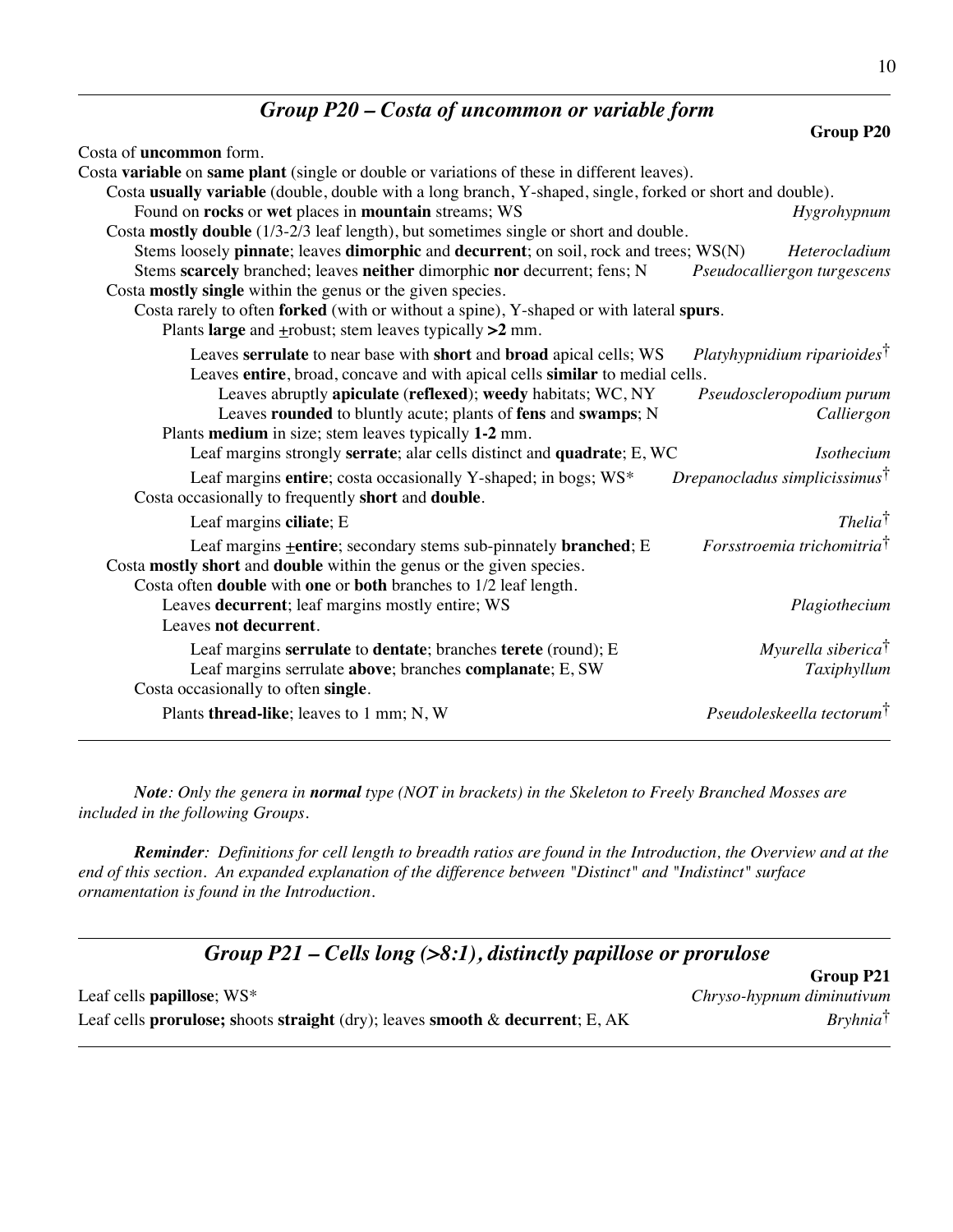### *Group P22 – Cells long, smooth or indistinctly ornamented*#*; costa single (long and narrow)*

|                                                                                                            | Group P22                       |
|------------------------------------------------------------------------------------------------------------|---------------------------------|
| Shoots complanate.                                                                                         |                                 |
| Leaves serrulate throughout with twisted tips; in mesic habitats; WS*<br>Leaves entire and wide spreading. | Steerecleus serrulatus          |
| Leaves distant; alar cells few and short-to-long rectangular; WS                                           | Leptodictyum riparium $\dagger$ |
| Shoots triangular; leaves keeled, 3-ranked and slenderly acuminate; in wet places; $WS^*$                  | Dichelyma                       |
| Shoots lacking any of the above unique characteristics.                                                    |                                 |
| Plants large and +pinnately branched; basal cells porose.                                                  |                                 |
| Shoots prostrate to arching; leaves plane; W                                                               | $Eurh$ ynchium <sup>†</sup>     |
| Plants with <b>irregular</b> branching; leaves spreading and lanceolate.                                   |                                 |
| Cells at branch leaf apex much shorter than median cells; costa ending in spine.                           |                                 |
| Plants <b>aquatic</b> (on rocks in flowing water); branch leaves 1.2 mm or longer; WS                      | Platyhypnidium                  |
| Plants on moist humic soil; branch leaves <1.2 mm; WS                                                      | $Eurh$ ynchium <sup>†</sup>     |
| Cells at apex similar to medial cells; costal spine or tooth present or absent.                            |                                 |
| Costa distinct; brood bodies lacking; WS                                                                   | Brachy the cium <sup>†</sup>    |
| Costa indistinct at mid-leaf; gemmae or rhizoids often at back of costa; WS                                | Conardia compacta               |
| Plants small, on tree trunks; leaves serrulate and +homomallous; E                                         | Homalotheciella subcapillata    |

# Cells with low papillae or short projections.

## *Group P23 – Cells long, smooth or indistinctly ornamented*#*; costa double (long or short) or none*

|                                                                                     | OLVUP LEV                |
|-------------------------------------------------------------------------------------|--------------------------|
| Leaves with a <b>long</b> , double costa; $E$                                       | Loeskeobryum brevirostre |
| Leaves with a short, double costa or none.                                          |                          |
| Plants aquatic, submerged part of year; cells not porose; leaves keeled or flat; WS | <i>Fontinalis</i>        |
| Plants not aquatic.                                                                 |                          |
| Rhizoids papillose; stem hyalodermis well or moderately developed.                  |                          |
| Alar cells inflated or quadrate; leaves +serrate throughout; WS*                    | Herzogiella              |
| Alar cells <b>+undifferentiated</b> ; leaves entire; WS*                            | Isopterygiopsis          |
| Rhizoids smooth; stem hyalodermis lacking.                                          |                          |
| Leaf apical cells shorter than medial cells; pseudoparaphyllia foliose; E, SW       | Taxiphyllum              |
| Leaf apical cells similar to medial cells in length                                 |                          |
| Alar cells quadrate; pseudoparaphyllia filamentous; E                               | <i>Isopterygium</i>      |
| Alar cells <b>+undifferentiated</b> ; pseudoparaphyllia lacking.                    |                          |
| Leaves complanate and serrate above; brood bodies often present; WS                 | Pseudotaxiphyllum        |
|                                                                                     |                          |

# Cells with low papillae or short projections.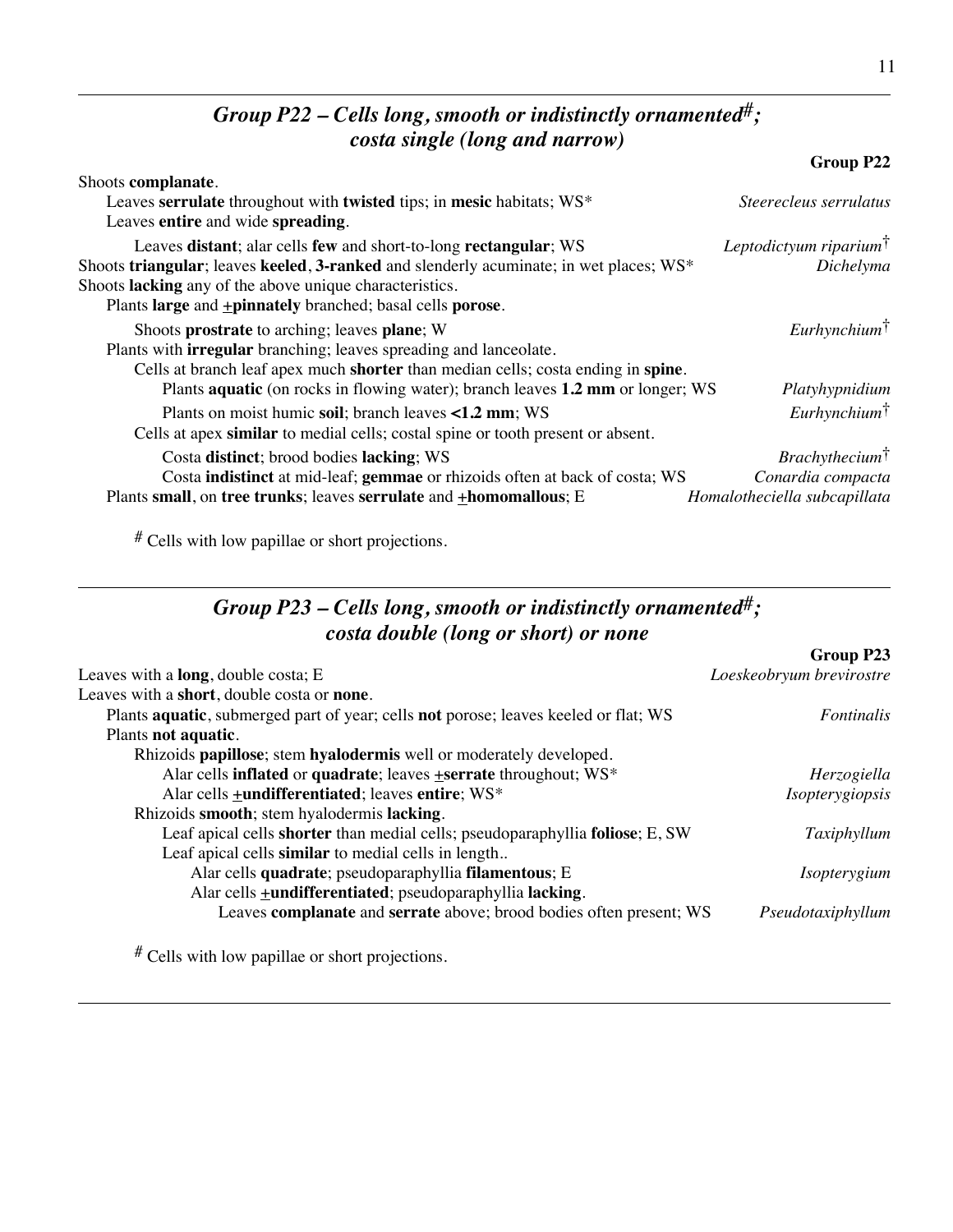# *Group P24 – Cells intermediate (3-8:1), distinctly papillose or prorulose*

|                                                                                                                                                                                                       | <b>Group P24</b>                  |
|-------------------------------------------------------------------------------------------------------------------------------------------------------------------------------------------------------|-----------------------------------|
| Leaf cells papillose.<br>Leaf cells prorulose.<br>Costa long and single.<br>Costa short and double; plants small and creeping.<br>Plants dull; axillary brood bodies present; cells thick-walled; WS* | Pterigynandrum filiforme          |
| Group P25 – Cells intermediate, smooth or indistinctly ornamented <sup>#</sup> ;                                                                                                                      |                                   |
| costa single and narrow                                                                                                                                                                               |                                   |
|                                                                                                                                                                                                       | Group P25                         |
| Leaves falcate-secund.                                                                                                                                                                                |                                   |
| Leaves keeled, 3-ranked, slenderly acuminate; plants periodically submerged; WS*                                                                                                                      | Dichelyma                         |
| Leaves plicate; capsules short and asymmetric; plants of upland habitats; WS                                                                                                                          | Brachy the cium <sup>†</sup>      |
| Leaves straight.                                                                                                                                                                                      |                                   |
| Plants on tree trunks.                                                                                                                                                                                |                                   |
| Plants of medium size.                                                                                                                                                                                |                                   |
| Plants small to very small.                                                                                                                                                                           |                                   |
| Leaves with serrulate margins and long-acuminate apices; branches $\pm$ julaceous; WS                                                                                                                 | Fabronia                          |
| Leaves with entire margins and gradually acuminate apices; E                                                                                                                                          | Anacamptodon splachnoides         |
| Plants on soil in mesic to wet habitats.<br>Plants with julaceous shoots; leaves broadly ovate and concave.                                                                                           |                                   |
| Plants not julaceous.                                                                                                                                                                                 |                                   |
| Leaves broadly oblong to ovate, concave and with rounded to cucullate apices.                                                                                                                         |                                   |
| Leaves ovate lanceolate, +plane and with mostly acuminate apices.                                                                                                                                     |                                   |
| Apical cells much shorter than median cells; costa ending in a spine; WS                                                                                                                              | $Eurh$ ynchium $\uparrow$         |
| Apical cells similar to medial cells in length.                                                                                                                                                       |                                   |
| Costa percurrent to excurrent.                                                                                                                                                                        |                                   |
| Costa very wide $(75-140\mu)$ ; leaf margins <b>+entire</b> ; WS                                                                                                                                      | $Hy$ groamblystegium $\dagger$    |
| Costa narrow (< $35\mu$ ); leaf margins serrulate to serrate above; WS                                                                                                                                | <i>Brachythecium</i> <sup>†</sup> |
| Costa 1/2 to 3/4 leaf length.                                                                                                                                                                         |                                   |
| Leaf margins serrulate above to throughout.                                                                                                                                                           |                                   |
| Cells 3-5:1; capsules <b>+cylindric</b> and yellowish; WS                                                                                                                                             | Amblystegium serpens <sup>†</sup> |
| Cells >5:1; capsules +oblong-ovoid and reddish; WS                                                                                                                                                    | $Brachy the cium^{\dagger}$       |
| Leaf margins $\pm$ entire.                                                                                                                                                                            |                                   |
| Leaves +wide-spreading; capsules +cylindric and yellowish; WS                                                                                                                                         | Leptodictyum $\dagger$            |
| Leaves + erect; capsules + oblong-ovoid and reddish; WS                                                                                                                                               | $Brachy the cium^{\dagger}$       |
|                                                                                                                                                                                                       |                                   |

# Cells with low papillae or short projections.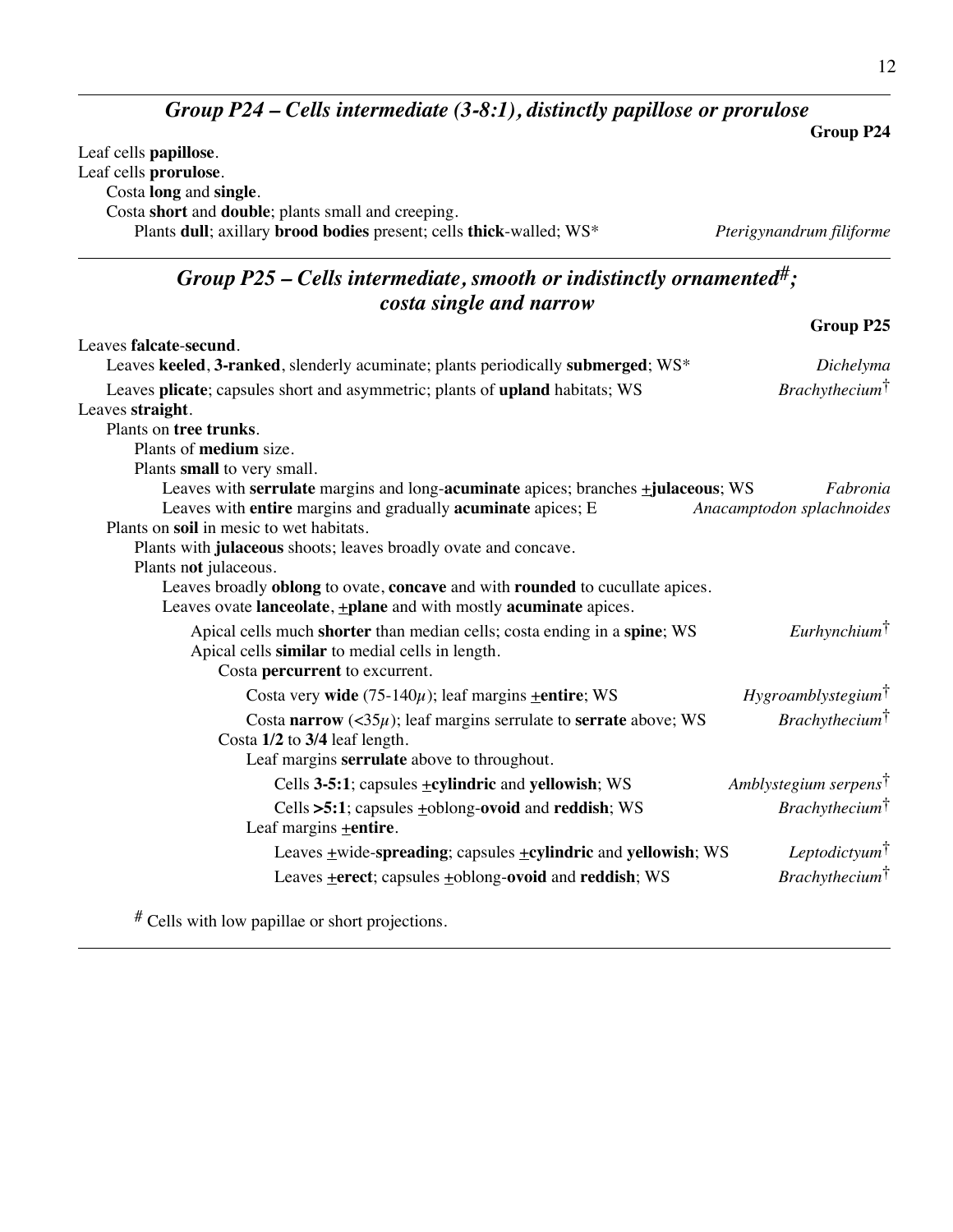# *Group P26 – Cells intermediate (3-8:1), smooth or indistinctly ornamented*# *costa short and double or none*

|                                                                                            | Group P26                   |
|--------------------------------------------------------------------------------------------|-----------------------------|
| Plants growing in <b>aquatic</b> habitats.                                                 |                             |
| Plants trailing from a single attachment point in flowing water; leaves keeled or flat; WS | <i>Fontinalis</i>           |
| Plants <b>not</b> trailing from a single attachment point.                                 |                             |
| Plants large and sparsely branched; foliose pseudoparaphyllia; in fens; N                  | Pseudocalliergon turgescens |
| Plants growing in <b>terrestrial</b> habitats; plants small to medium in size.             |                             |

### *Group P27 – Cells short (<3:1) and distinctly papillose or prorulose*

|                                                                                                                                                          | <b>Group P27</b>                     |
|----------------------------------------------------------------------------------------------------------------------------------------------------------|--------------------------------------|
| Leaf cells <b>pleuripapillose</b> (1-5 papillae per cell).                                                                                               |                                      |
| Leaves fragile above a short ovate base, appressed (dry) and spreading (wet); E                                                                          | Haplohymenium triste                 |
| Leaves not fragile.                                                                                                                                      |                                      |
| Cells <b>nodulose</b> (wavy) throughout the leaf; WS                                                                                                     | Racomitrium                          |
| Cells neither nodulose nor porose.                                                                                                                       |                                      |
| Leaf margins papillose-crenulate; basal, interior cells pellucid; E                                                                                      | Anomodon                             |
| Leaf margins entire to serrulate throughout; basal, interior cells not pellucid.                                                                         |                                      |
| Leaf cells strictly unipapillose.                                                                                                                        |                                      |
| Leaves appressed (dry), squarrose (wet), $\pm$ lanceolate & with a pale acumen; WS(E)<br>Leaves not squarrose (wet).<br>Costa long and single.           | Lindbergia brachyptera <sup>†</sup>  |
| Leaf margins serrulate to serrate throughout; costa pellucid; W, AK                                                                                      | Claopodium                           |
| Leaf margins entire to subserrulate above; costa opaque and often flexuose above; E, OR                                                                  | Leskea <sup>†</sup>                  |
| Costa short and double or none; leaf margins dentate to spinulose-dentate; E<br>Leaf cells <b>prorulose</b> at back, especially at upper ends of leaves. | <i>Myurella<sup>†</sup></i>          |
| Leaves strongly <b>dimorphic</b> (stem and branch leaves dissimilar); $WS(N)$<br>Leaves not dimorphic.                                                   | Heterocladium dimorphum <sup>†</sup> |
| Costa short and double or none.                                                                                                                          |                                      |
| Branches julaceous; leaves rounded-ovate and obtuse; WS(N)                                                                                               | Myurella julacea <sup>†</sup>        |
| Branches terete; leaves ovate-lanceolate and acuminate; E                                                                                                | Schwetschkeopsis fabronia            |